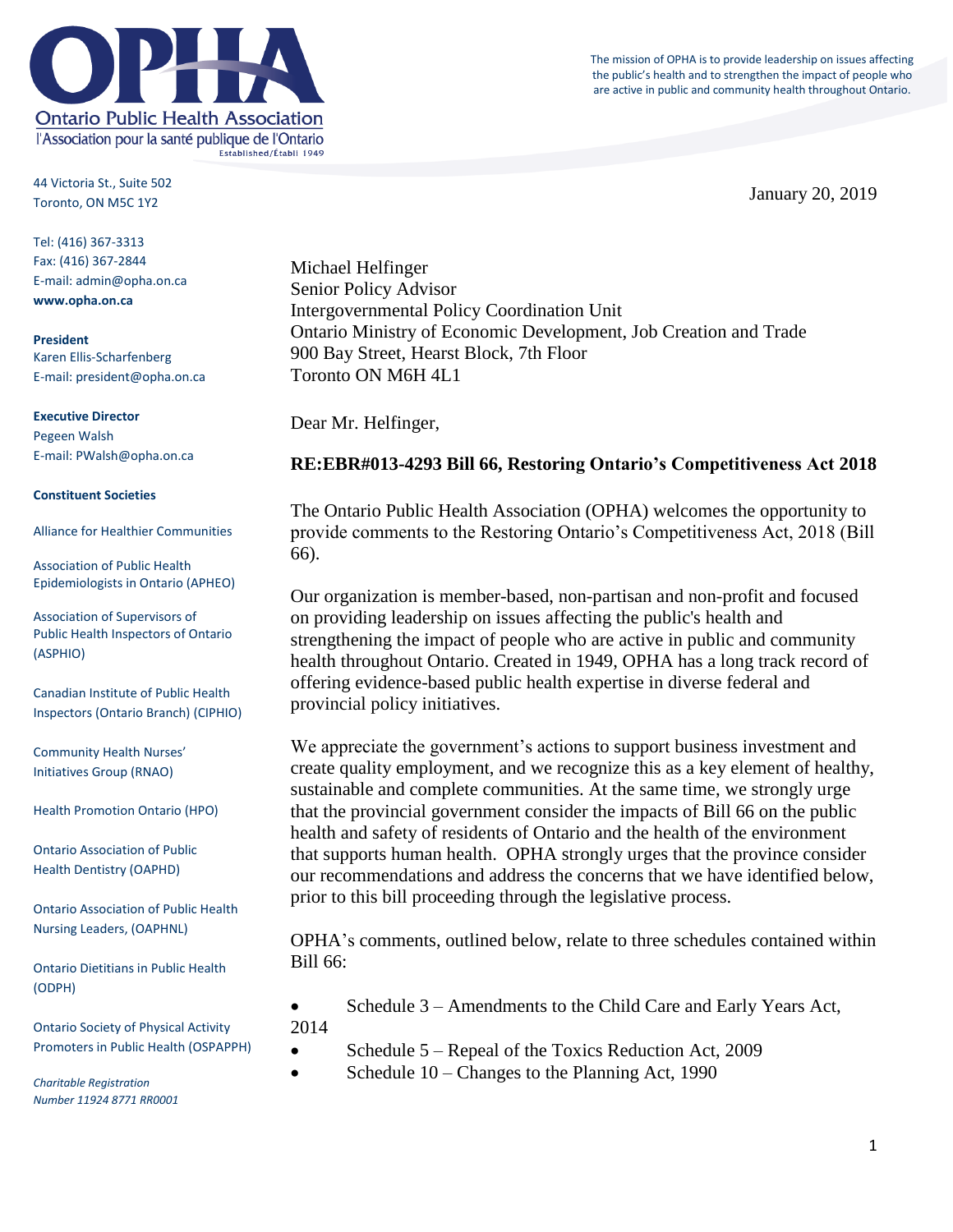### **Schedule 3: Amendments to the Child Care and Early Years Act, 2014 (Ministry of Education)**

*1. OPHA recommends that the Province consider the public health (infection control, food safety, and general sanitation) and safety implications of reducing the restrictions on home-based child care providers and authorized recreation and skill building programs and maintain existing child care and after school adult-child ratios.* 

Bill 66 would increase the number of children that can be cared for under the age of two in both licensed and unlicensed home child care settings. OPHA recognizes the efforts to enhance child care availability to families by increasing the total number of children under the age of two that can be cared for by home child care providers. However, we have grave concerns about the implications for children's health and safety. We strongly urge the government to evaluate the effects of this legislation on child safety and developmental outcomes. For example, the proposed changes will not adequately address issues of access, affordability, and quality child care for families. Similar to our high quality education system, a child care strategy that prioritizes accessibility, affordability and quality is best addressed through a government system that ensures universal access to high quality care.

In addition, there may be implications to infection prevention and control due to the proposed amendment to paragraph 4 subsection 6 (4) of the Child Care and Early Years Act, 2014, which recommends the reduction of the age restriction from six years of age to four for registration in authorized recreation and skill building programs. Authorized recreational and skill building programs are not proactively inspected for food safety nor infection prevention and control by local public health units. With immunization follow-up doses for several diseases (e.g. measles, pertussis, and chickenpox) not occurring until a child is between  $4 - 6$  years, coupled with the potential for decreased hygienic practices and larger numbers of children congregating in one location<sup>i</sup>, there is the potential for the spread of vaccine-preventable diseases. Facilities that are not required to be inspected may not have the administrative (e.g. policies on when to exclude ill children) or physical (e.g. appropriate disinfectants) infrastructure to prevent infections. By lowering the age from six years to four, a potential increased infectious disease risk will occur for children 4-6 years attending these programs. Consequently, **OPHA recommends that neither of these changes to regulatory measures be implemented.**

### **Schedule 5: Toxics Reduction Act, 2009 and Regulations (Ministry of the Environment, Conservation and Parks)**

### *1. OPHA strongly urges the Province not to repeal the Toxics Reduction Act.*

As noted in our submission to EBR#013-4235, OPHA strongly urges the Government not to repeal the Toxics Reduction Act. The Toxics Reduction Act and Regulation 455/09 under the Act have increased protection of public and environmental health by reducing the use and creation of toxic substances and informing Ontarians about toxic substances. Ontarians are exposed to hundreds of chemicals every day through the air we breathe, the food and water we consume, and the things we handle. Some of these chemicals have the potential to cause adverse health effects and may play a role in the development of chronic diseases such as cancer.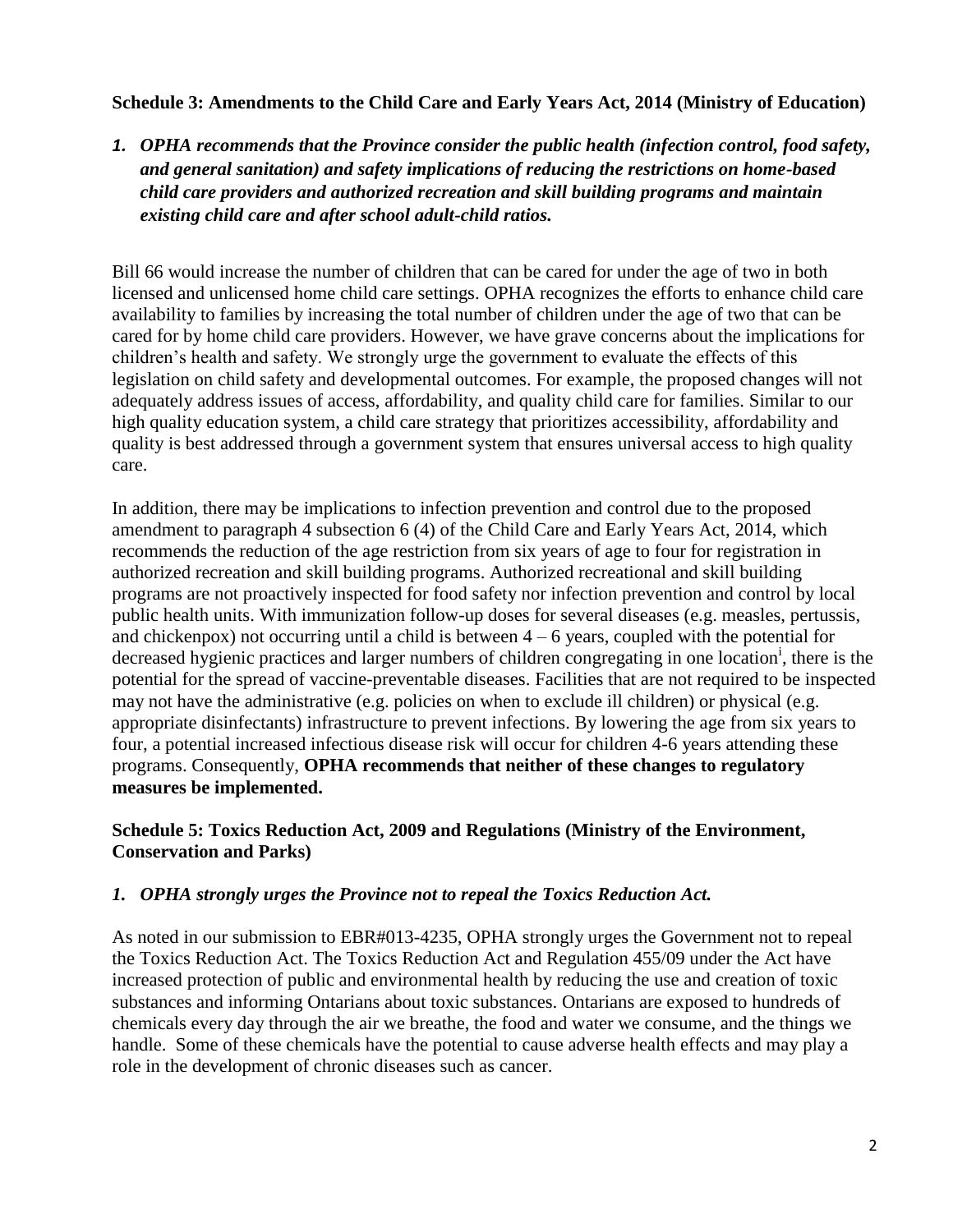OPHA strongly supports regulatory action to reduce the public's exposure to toxic substances. Requirements under the Toxics Reduction Act and Ontario Regulation 455/09 for facilities to quantify and report on the use, creation and release of toxic substances within their facility helped inform industry, workers, consumers and the public on chemical exposure in communities and workplaces. Preparation and reporting of Toxics Reduction Plans helped manufacturers identify cost-savings, and worker and environmental protections, that also enabled them to showcase their commitment to sustainable business practices.

Leading up to and following the enactment of the Toxics Reduction Act in 2009, OPHA was pleased to be part of the Ministry of Environment's Multi-Stakeholder Group that brought together industry, non-governmental health and environmental groups, and First Nations to work on regulations and frameworks towards full implementation of the Toxics Reduction Program. With a two-pronged goal of preventing pollution by reducing the use and creation of toxic substances and informing Ontarians about those substances, the Toxics Reduction Program achieved results to protect Ontarians from exposure to toxics substances.

# *2. OPHA recommends that the Province consider the value-added elements of the Ontario Toxics Reduction Program beyond what is provided by the Federal Government's Chemical Management Plan*

The Toxics Reduction Act requires regulated facilities to report on the use, creation and release of regulated substances and to prepare Toxics Reduction Plans. Regulated facilities are required to make this information publicly available. They are also required to identify whether they will be implementing the Plan or actions within it. In this way, facilities are encouraged and incentivized to make reductions. Many facilities identified that there would be financial and environmental savings from implementing their Toxics Reduction Plans.

While OPHA supports efforts to avoid duplication between provincial and federal regulations, it is important to recognize the value added by the Toxics Reduction Act to further reduce toxic substances, including cancer-causing agents, in Ontario. Existing federal requirements through the National Pollutant Release Inventory and the Chemical Management Plan have limitations. A 2018 report by the federal Commissioner of Environment and Sustainable Development identified that despite ongoing efforts, the Federal government still had gaps in selected areas such as enforcement to effectively control the risks of toxic substances. These can leave our population and environmental health at risk. [http://www.oag-bvg.gc.ca/internet/English/att\\_\\_e\\_43149.html](http://www.oag-bvg.gc.ca/internet/English/att__e_43149.html)

The federal Chemical Management Plan does not require that regulated facilities prepare a Toxics Reduction Plan. At the same time, it is not clear that the reporting requirements under the National Pollutant Release Inventory will adequately capture the reporting of creation, use and release of the many thousands of toxics substances that people are potentially exposed to in Ontario.

### *3. The Toxics Reduction Program achieved significant results in reducing the creation, use and release of toxics substances in Ontario*

According to the 2017 Minister's Annual Report on Ontario's progress to implement the toxics reduction program, there have been measurable decreases, year over year, in levels of toxic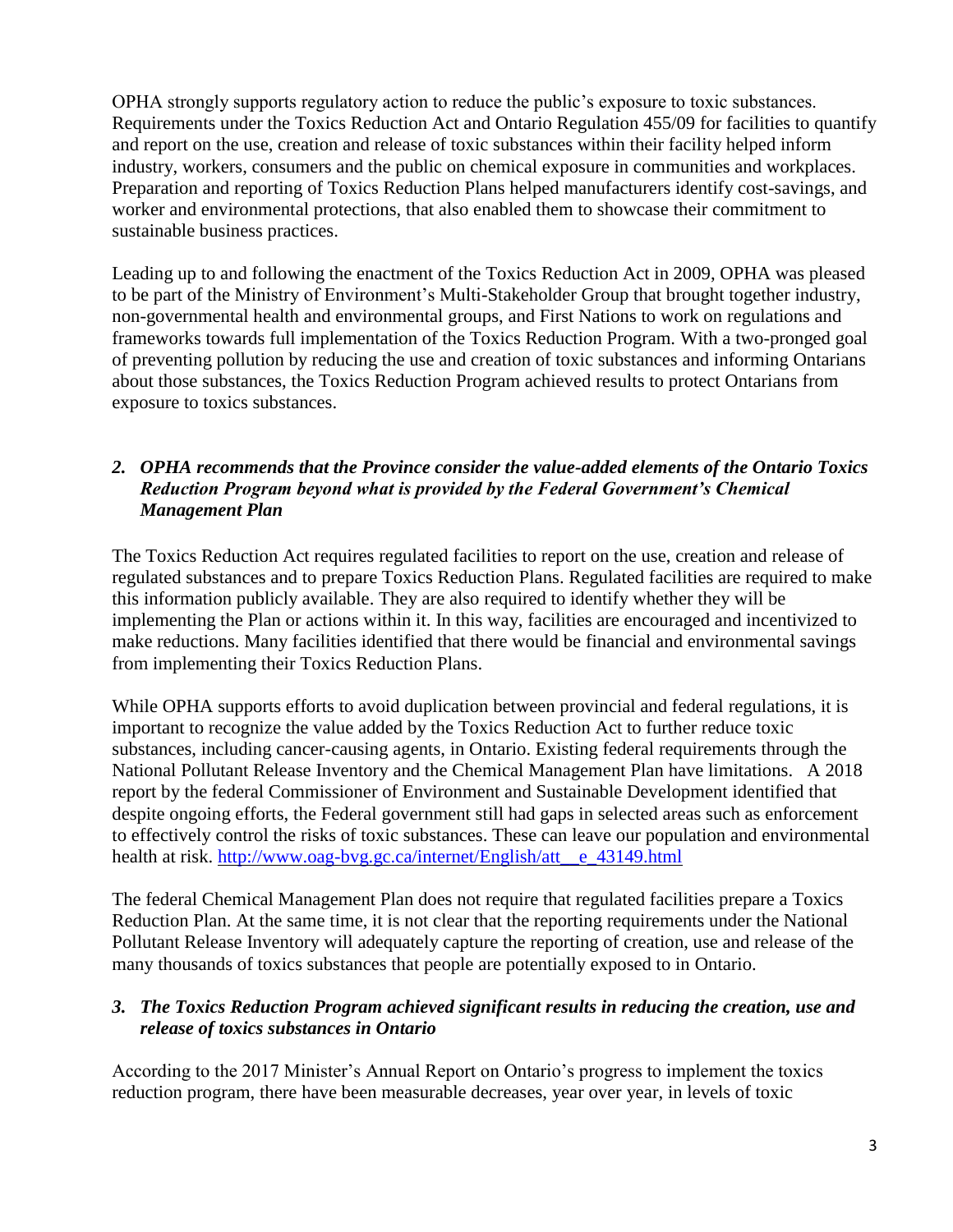substances used and created by regulated facilities in Ontario. The report reported that between 2015 and 2016, across all regulated facilities, there was a:

- "*6% decrease in use of toxic substances;*
- *2% decrease in creation of toxic substances;*
- *9% decrease in the amount of toxic substances contained in product;*
- *2% decrease of substances released to air, land and water; and*
- *3% decrease in the levels of carcinogens being released to the environment."*

### *4. The Toxics Reduction Program could do more to protect Ontarians from exposure to toxic substances and support businesses through full implementation of Regulations under the Toxics Reduction Act*

While the Toxics Reduction Act has achieved some results in protecting Ontarians from exposure to toxic chemicals there is the potential to do more, and a need to support Ontario businesses to achieve the intended goals of the Act. This work could provide important economic benefits, create new markets, and support employee health and safety. Similar legislation has shown to be effective in other jurisdictions in the United States that have required toxic reduction plans. The province could evaluate more effective opportunities for toxics reduction to protect the health of Ontarians and the environment while reducing barriers for business.

The Act had provisions that could better address workplace exposure to toxic substances. The Toxics Reduction Act also focused on reducing toxic substances in consumer products. There are also provisions under the Act allowing the government to establish toxics reduction targets. More substantial toxics reductions, consumer and worker protection, and public 'right-to-know' could be realized if these provisions were to be fully implemented under the Toxics Reduction Act. Finally, the Toxics Reduction Act had a Living List Framework for reviewing and updating the list of substances prescribed under the Act, whereby anyone could nominate a change to the list. In order to be effective, this framework must be easy to navigate and supported by provincial resources to ensure that the list remains current and includes all toxic substances, including 'substances of concern' to which Ontarians are exposed.

### *Schedule 10: Changes to the Planning Act (Ministry of Municipal Affairs and Housing)*

Community design is central to promoting the health of all Ontarians, reducing the burden of preventable diseases, and decreasing health care costs. For example, physical activity, healthy eating and protection from exposure to contaminants in our air, land and water are achieved and promoted by healthy and complete communities that are compact, pedestrian-friendly, transit-supportive, and contain a mix of uses that support daily living.

Healthy and complete communities also entail the protection of the natural environment, which provides innumerable benefits such as breathable air, fresh water for drinking, climate-resiliency, protection from flooding, droughts, and extreme weather, and rich soils to grow our food. Healthy and complete communities support health care savings through cost avoidance.

1- **OPHA recommends that the Province remove schedule 10 from Bill 66 given the environmental and public health impact of proposed development.** In particular, two areas of existing legislation are highlighted from a public health perspective: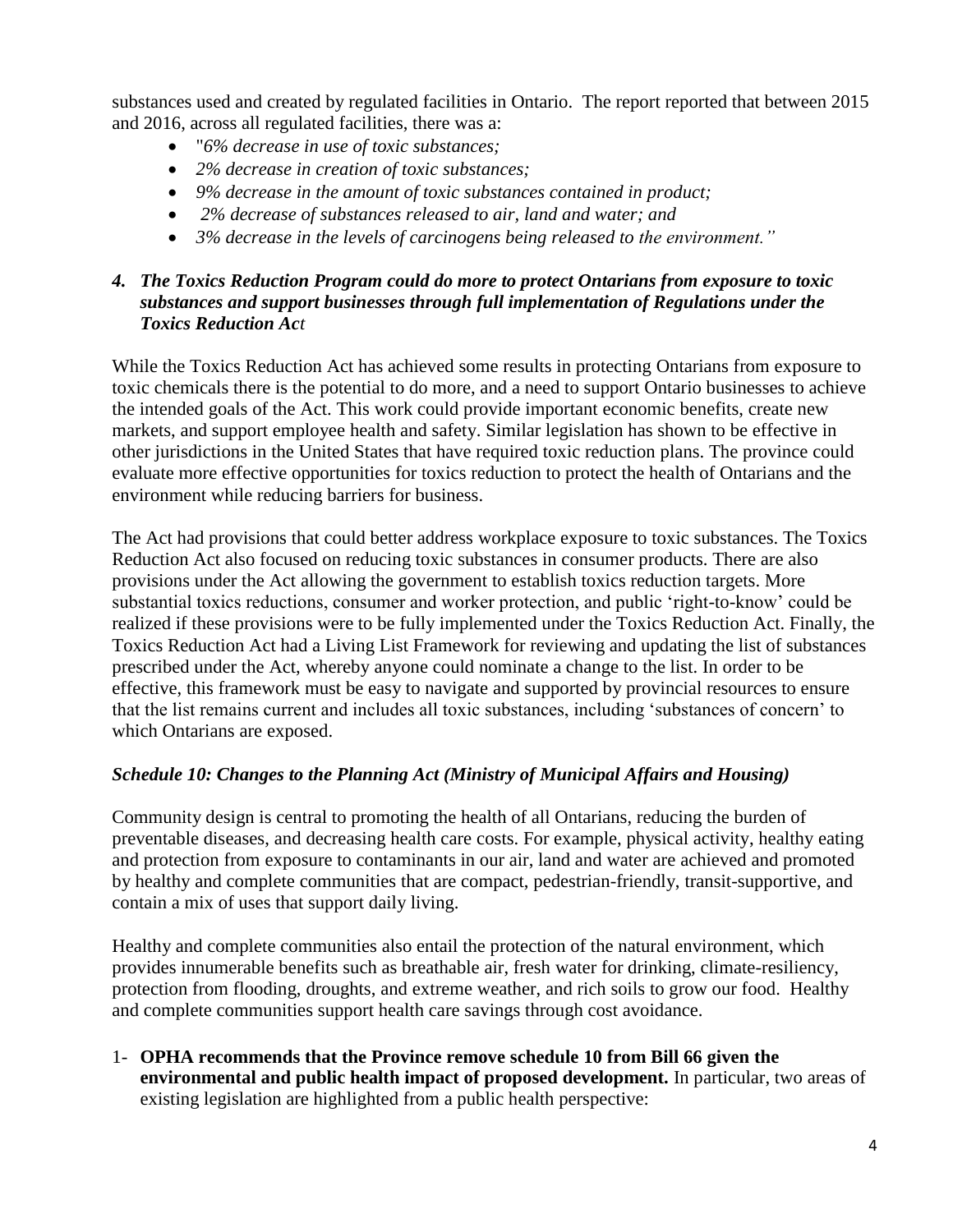#### a. **Importance of provincial policy for environmental health protection**.

Should the proposed changes take effect, it would be important that municipal, public health and environmental authorities be granted the ability to assess potential risks and hazards to health and the environment. Bill 66, as currently drafted, allows local municipalities to exempt new economic growth opportunities from all existing municipal and provincial regulations and public consultation. These mechanisms were put in place to protect the environment and health of Ontarians. In by-passing established regulations, the creation of 50 or 100 or more new jobs for smaller or bigger municipalities respectively could come at the cost of irreparable damage to the environment and public health.

The links between health and the environment (both natural and built) have been well established. As such, current regulations recognize the importance of evidence-based approaches and support building healthy and complete communities that consider climate change mitigation and adaptation. These regulations protect and promote health through better air quality, protected drinking water supplies, reduced urban heat islands, mitigation of vectorborne diseases, and increased community resiliency, physical activity and general well-being.

For example, it is critically important to the health and safety of Ontarians that no development occur that could impact access to clean drinking water. Section 39 of the *Clean Water Act* currently requires all *Planning Act* decisions to conform to policies in approved source protection plans that address significant drinking water threats prescribed by the *Clean Water Act* (e.g. landfills, sewage systems, and the storage or handling of fuel, fertilizers, manure, pesticides, road salt, organic solvents and other substances on lands near wells or surface water intake pipes used by municipal drinking water systems). This important provision must remain applicable to all municipal planning and zoning decisions in order to protect public health and safety.

In addition, conservation of natural heritage features such as the Greenbelt addresses climate change mitigation (carbon sequestration) and adaptation (mitigating flood risks). For example, the Greenbelt actively stores carbon, with an estimated value of \$4.5 billion over 20 years; annual carbon sequestration is valued at 10.7 million per year<sup>[i]</sup>. Benefits of greenspaces are communicated within the 'Preserving and Protecting our Environment for Future Generations: a Made in Ontario Environment Plan' which identifies the government's commitment to protect the Greenbelt for future generations<sup>[ii]</sup>.

Consideration should also be given as to how the review of Open-for-Business By-laws for major employment developments will be aligned with other Provincial initiatives related to regulating industrial greenhouse gas emitters.

Bill 66 has the potential to increase environmental and health inequities between municipalities. For example, if an action is taken that negatively impacts the quality of a river upstream in one community, it could pose a risk to people and the environment further downstream in another municipality. The potential challenge with Bill 66 is the removal of

 $\overline{a}$ 

<sup>[</sup>i] Tomalty, R. 2012. *Carbon in the Bank: Ontario's Greenbelt and its role in mitigating climate change*. [Vancouver]: David Suzuki Foundation

<sup>[</sup>ii] Ministry of the Environment, Conservation and Parks. 2018. *Preserving and protecting our environment for future generations: A Made-in-Ontario environment plan.* [Toronto]: Ontario Ministry of the Environment, Conservation and Parks.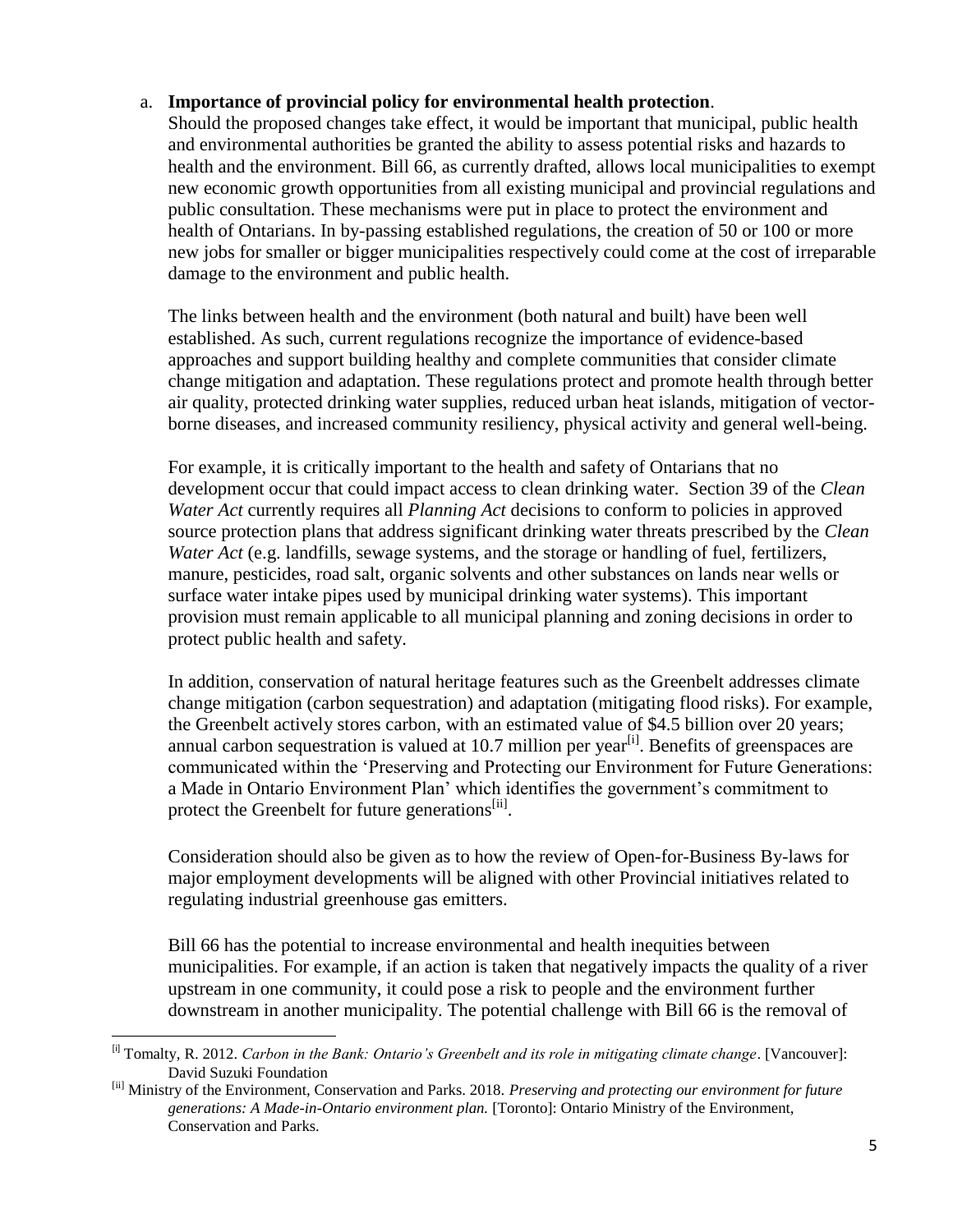various policy mechanisms designed to equitably support local municipal policy decisions for the benefit of the environment and the health of residents across Ontario.

#### b. **Protecting the role of municipalities in planning community structure, healthy communities and planning feasibility.**

Future major employment uses support the achievement of healthy and complete communities. This will ensure that new large employment developments consider healthy development matters and can be well integrated and connected to the community.

Current growth in any sector should occur in a logical, comprehensive form that does not put undue strain on our food, transportation, or infrastructure systems. Exempting certain developments from this policy may increase the overall risk to public health. Locating employment uses outside of the transit system causes inequities for those who cannot afford to drive. Permitting employment uses in rural areas may facilitate development sprawl, leading to further traffic issues on roads. Allowing employment and industrial uses in agricultural and natural heritage areas can affect the viability of farms, the quality of surrounding well water and land use compatibility issues for adjacent residential uses.

An unintended consequence of Bill 66 as currently drafted can be an increased cost for municipalities by negating long-term planning for street network design, road capacity, and transit route planning. It could permit the development of employment lands outside the designated employment zoning identified within long-term municipal planning documents. These lands would not have been considered when forecasting and budgeting for the long range water and waste water plans, or transportation (including transit and active transportation) plans. This could have unanticipated costs for the local municipalities that may well go beyond the benefits gained through increased employment.

There are potential unintended consequences of the proposed Open-for-Business Planning Tool. Checks and balances, as well as opportunities, that could be achieved through adherence to local planning polices, such as the official plan, would be lost. For instance, lack of planning controls could result in loss of protection of the urban boundary, leading to the potential for land speculation and unrestricted growth. The lack of site plan control could result in missed opportunities to promote a vibrant public realm that could benefit communities; for instance, active street fronts, landscaping, provision of trees, active transportation pathways and connections. The removal of density bonusing may result in lost public goods (i.e. trails, local services, parks, etc.). These could have population health consequences through unhealthy built environments, contributing to higher health care costs, as well as costs to the municipality in meeting long-range planning needs.

#### 2- **OPHA recommends that the Province clarify the employment requirements to ensure good quality jobs are created that contribute to healthy communities.**

Bill 66 has the potential to allow for employment uses that do not meet the density targets required to create healthy and complete communities. The job creation thresholds proposed in the Regulation (50 jobs for municipalities with a population of less than 250,000 and 100 jobs for municipalities with a population greater than 250,000) seem low in light of the overall employment targets considered in some of the existing provincial and municipal planning legislation.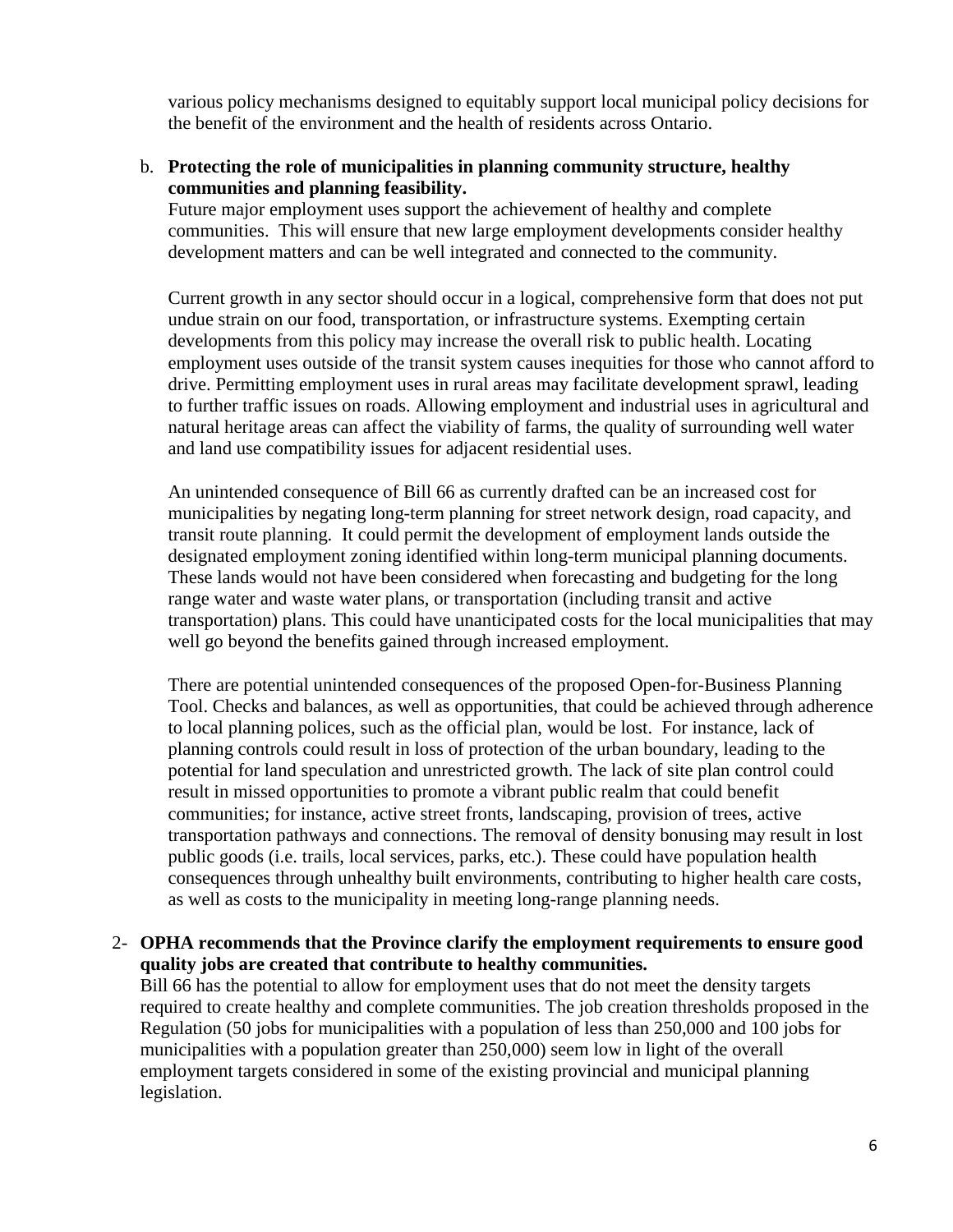OPHA supports a reduction in processing time for sustainable employment uses that generate high quality jobs that are not land intensive. However, the proposed legislation has not provided definitions for major employment uses that trigger the new tools. Many major employment uses do not meet the density criteria for new uses such as warehousing and manufacturing that rely on technology rather than staffing for the production of goods. This type of employment use will not provide enough meaningful employment opportunities to warrant the measures offered in Bill 66. Consider opportunities to prioritize higher targets of employment that offer conditions for workers to connect with their communities, access existing community and health services and provide good quality of life. Consider also conditions of the sustainability of employment overtime so that the employment targets are long term, and not reduced after a few years.

While Bill 66 has the potential to contribute to the Ontario economy by promoting employment and growth, it is essential that the potential negative impacts to human health and the environment be considered. It is also important to highlight that, from an economic perspective, a healthier population equates to lower health care costs. The health care costs already make up the largest proportion of Ontario's expenses and a growing and aging population will increase demand on the health system. Supporting public health and environmental health legislation has the potential to reduce those health costs. OPHA urges the government to assess these important environmental and public health consequences of Bill 66 that will offset any short-term economic benefits prior to its continuation through the legislative process.

As the regulations stand now, OPHA is gravely concerned that important components of the Planning Act will be weakened through the introduction of Schedule 10. This opens the doors to municipalities to override existing environmental regulations to develop in protected green space and aquifer recharge zones. Such change threatens the environmental protection controls that have been put in place to avoid a repeat of what happened as a result of the contamination of the water supply in Walkerton. These control measures include, for example, the Clean Water Act, Greenbelt Act, Oak Ridges Moraine, Environmental Sensitive Areas, Niagara Escapement controls and Planning Zones, the Source Water Protection Plans and wellhead protection zones.

The volunteer members our Environmental Health and our Built Environment Workgroups have pooled their knowledge and expertise to assess the impact of the regulatory changes highlighted above. We strongly urge the provincial government not to proceed with these changes due to the negative consequences for the health and wellbeing of Ontarians and the environment. We would be pleased to talk about other options to address the government policy goals while not removing critical health protection measures. Please don't hesitate to contact us by calling 416 367-1281 or writing to [pwalsh@opha.on.ca.](mailto:pwalsh@opha.on.ca)

Thank you for the opportunity to comment and your consideration of our feedback.

PWESL

Pegeen Walsh Executive Director